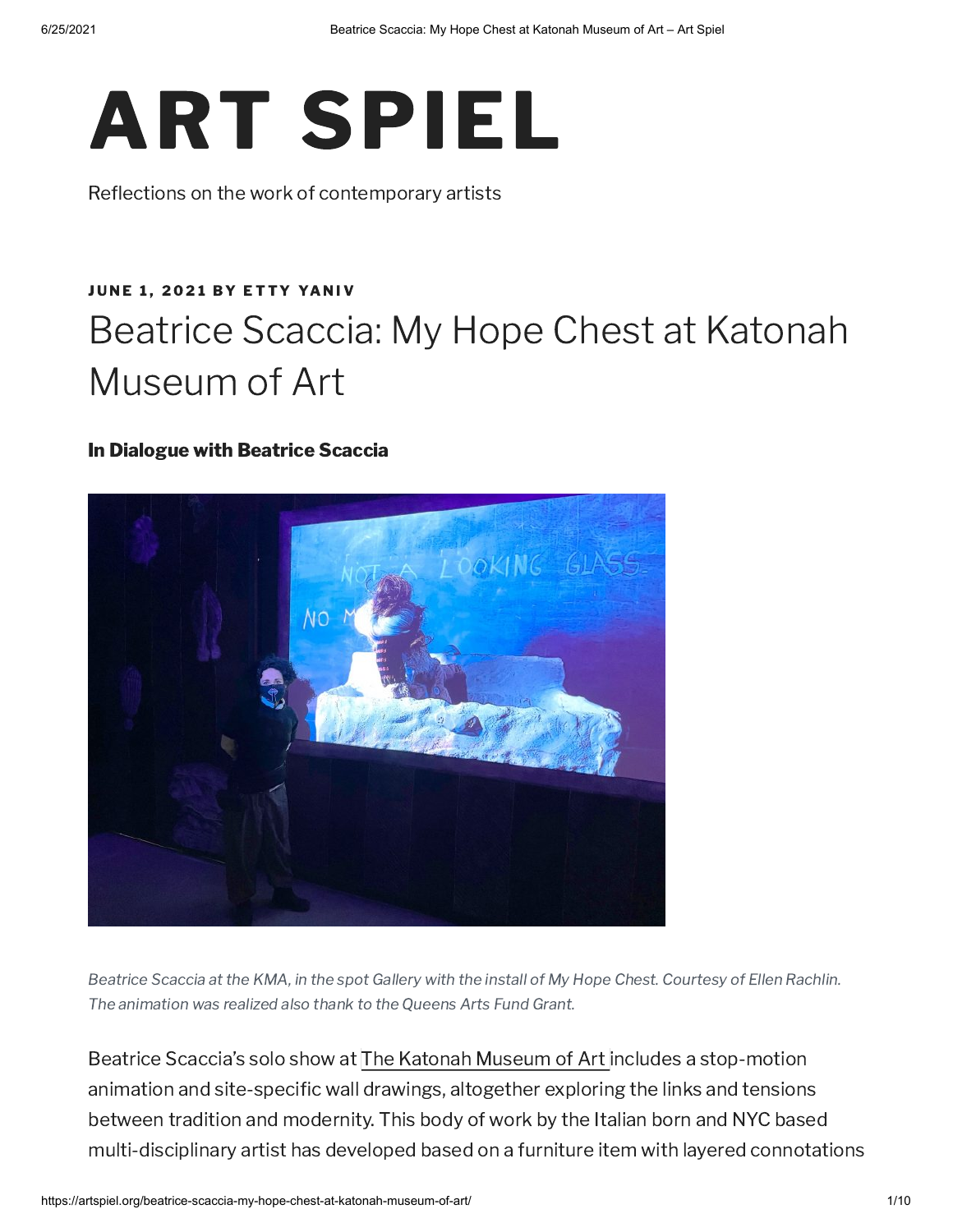– Hope chests were (and are) used by young women to collect items in anticipation of married life. The show runs through June 27, 2021

### Tell me about the genesis of this body of work and why Hope chest?

I have been always intrigued by the nature vs nurture debate. I fairly often question my choices, my personality to understand why I am the woman I am. I grew up in such a narrow-minded town: religious, sexist, unsophisticated. I never felt I belonged there. Then I left, but I am still deeply attached to that reality, which is similar to so many other realities all over the world. When I was young, I wasn't even aware that my gender was going to be a limit for my ambitions. I was completely blind, even though I would daily experience the differences in behavior toward girls and boys.

I started thinking about the Hope Chest as a topic when I went back home to visit my mom a few years ago. While organizing my former bedroom, I opened all these boxes with precious items inside. My grandma and my mom wanted me to have that 'corredo'—even though we couldn't afford it, and even though it was clear, since I was a young girl, that a conventional life was not what I wanted. Intrigued, I began researching about the tradition of the dowry chest, glory box, hope chest.

I think a visual artist mostly gets visual ideas; and as soon as I found online images of some precious wooden chests, I imagined a figure living in one of those, stuck in a role that she didn't want. It was a surreal, compelling image and I began considering how to realize it. The Hope chest is obviously a visual excuse to reflect upon something wider and more complex. Growing up, I experienced several times the pressure of a role that was somehow pushed on me by the society I happened to live in. We tend to imitate behaviors; in particular when we deal with relationships. I didn't know how to be a woman without mimicking the manners of the people around. That created a strong short circuit in me. Only when I moved far away—already in my thirties— and I began speaking a different language, I managed to really develop my voice—without excruciating back and forth. That is the reason I consider myself some kind of late bloomer.

# Your process includes painting, drawing, animation and writing to construct multidimensional narratives. Let's take a closer look at your stop-motion animation. Can you elaborate on your process?

I had been always curious about stop motion animation. Attracted by the physicality of it. There is a strong theatrical component in this technique, and for a person like me, who fell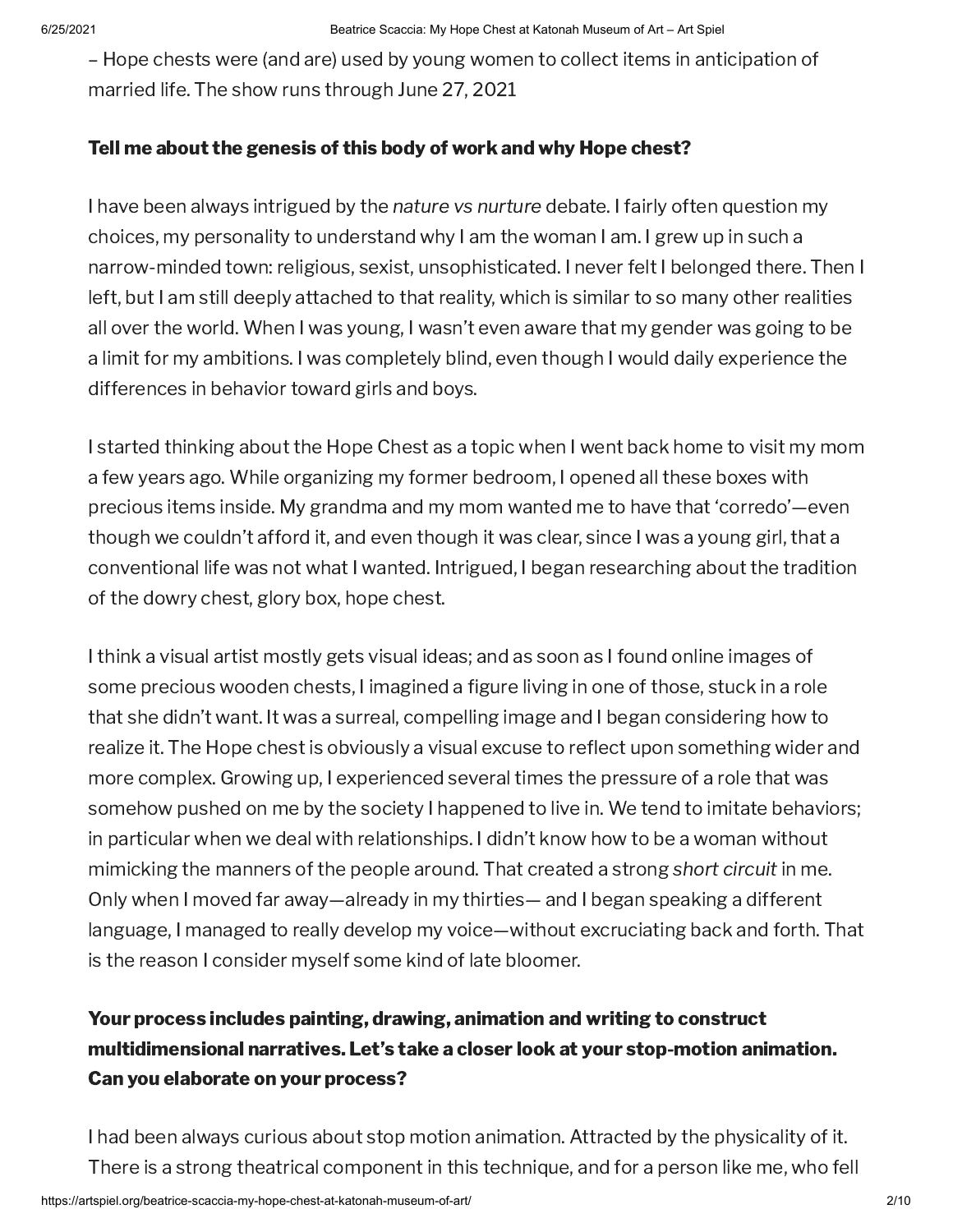#### 6/25/2021 Beatrice Scaccia: My Hope Chest at Katonah Museum of Art – Art Spiel

in love with In Praise of Folly — and its themes of self-deception, madness, human inconsistency— when still a teenager, stop motion animation means the possibility of working with the most basic existential theme: A puppet comes to life and…

I am not a 3D artist but stop motion animation allows me to work with 3D— to consider lighting, space, movements. Also, when you don't know well how to use something, you have to learn from your limits and rely on your inventiveness. For instance, the way I ended up using the background like a blackboard on which to write and draw, started thanks to my being a beginner. I had worked with animation in the past but with an easier, digital, short version of it. I know nothing about serious editing and postproduction. I know only how to consider movements in a frame-by -frame structure. When I was awarded with the Queens Arts Fund Grant in 2020, I could finally buy some of the materials to realize the work, but I still couldn't afford to hire someone to help with the editing. I had to choose how to invest the funds and I chose the music. Thus, I began thinking: how do I add a title, my name, some captions? The blackboard idea came to me thanks to that limit. And once the background was set, I began using it, and it turned out to be the most interesting, experimental part in the animation process.

I engaged with it not only to write but also to draw and to add some much more unpredictable elements to the project. To move the puppet, in a way that it would reenact certain recognizable movements, I had to keep being rational; but to add quotes and drawings on the background I could use my intuition more. I shot over 30 thousand frames, I ended up using around 20 thousand. Stop motion animation is difficult and it's time consuming, but I learned so much from it. I am glad I decided to develop the theme of the Hope Chest using this specific technique.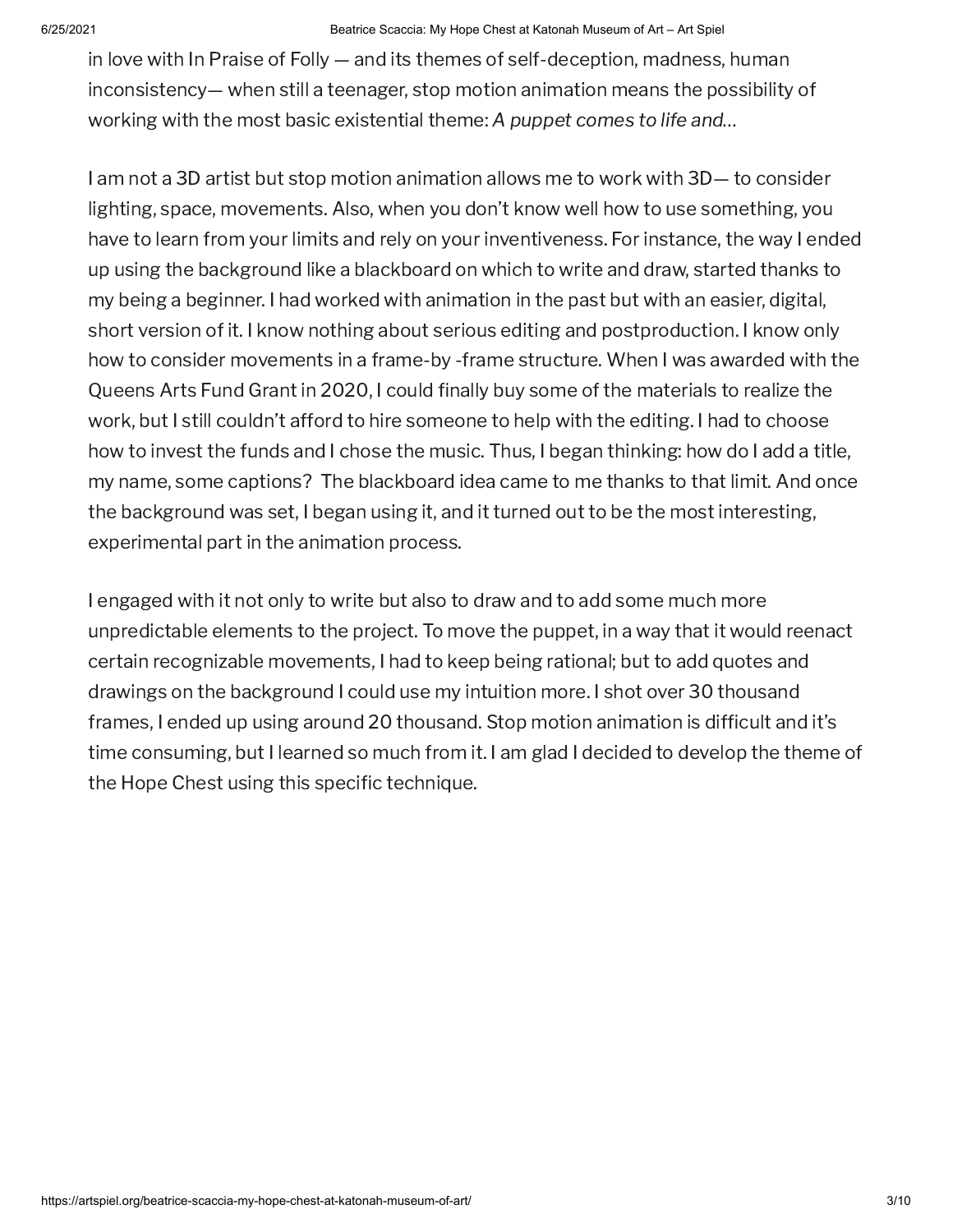

Studio setting to realize My Hope Chest, Long Island City 2020. Courtesy of the artist

# Your narratives feature characters, which you say you consider as archetypes. What do they mean to you and what would you like the viewer to notice?

I have two major passions in my life: visual art and literature. I am obsessed with characters and with their power. A good character in a movie or a book can influence a whole generation of people and it is still something we don't consider enough. I like contaminations and I don't have many grounded answers about my work because the visual language proceeds with no words. But that being said, I am aware of what I am driven to, what attracts my attention, what makes me emotional.

That is why I talk about archetypes. We have spent so much time seeing through a male gaze. I grew up without even noticing that everything I was seeing, reading, learning was coming from a male-point of view. I thought that to be a good visual 'woman' artist I had to be a 'ballsy' one, imitate some kind of male behavior with its gestural narrative and a good dose of unapologetic confidence. Then, thanks to books and studies, I began asking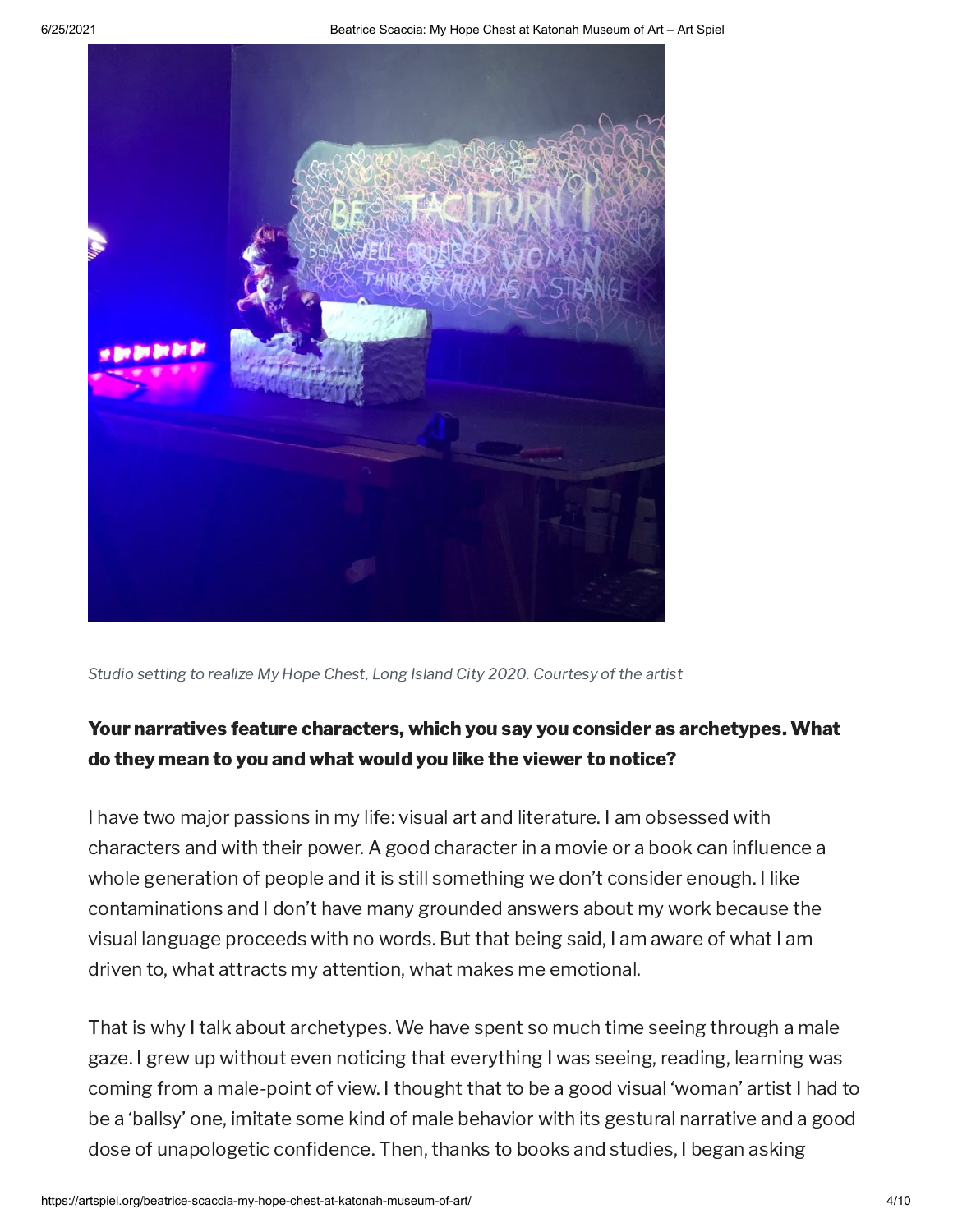myself: "Does women's imagination produce different archetypal images and cultural artifact than men?" (Ricki Stefanie Tannen). And of course, the answer is yes. Therefore, my archetypes/characters try to face this internal issue. There is so much unlearning to be done, so much vulnerability to be added.

My visual archetypes are, to me, shapeshifters and tricksters. They are not heroes, nor villains. They are the ones that carry an existential message with their ambiguity, their gender fluidity, their featureless faces, their belonging to a liminal space when things can change or are already changing. I look at them like humane archetypes that 'wear' their bewilderment on the outside. They are confused performers that underline our fragility our endearing mysterious void.

We are used to a society with answers for everything. Even during this insane-pandemic year, I've noticed people talking with such certainty. What do we really know? Of course, it is too scary to say that we know nothing, but it is also very important to embrace the mysterious that we all live through, because once we embrace it, we are forced to shift priorities. So, I guess my shapeshifters-tricksters want to touch and represent the inconsistency— both endearing and dangerous— of our existential role. I don't think I can choose what a person sees in my works, and I don't want to. Images are never literal and are always multilayered, even the simplest ones. Sometimes, people indicate things about my work that I don't see in it, and it makes me happy. My only role is making art until it seems urgent and unavoidable, until I have something to communicate. I always rely on my emotional intelligence not on notions and literal content.

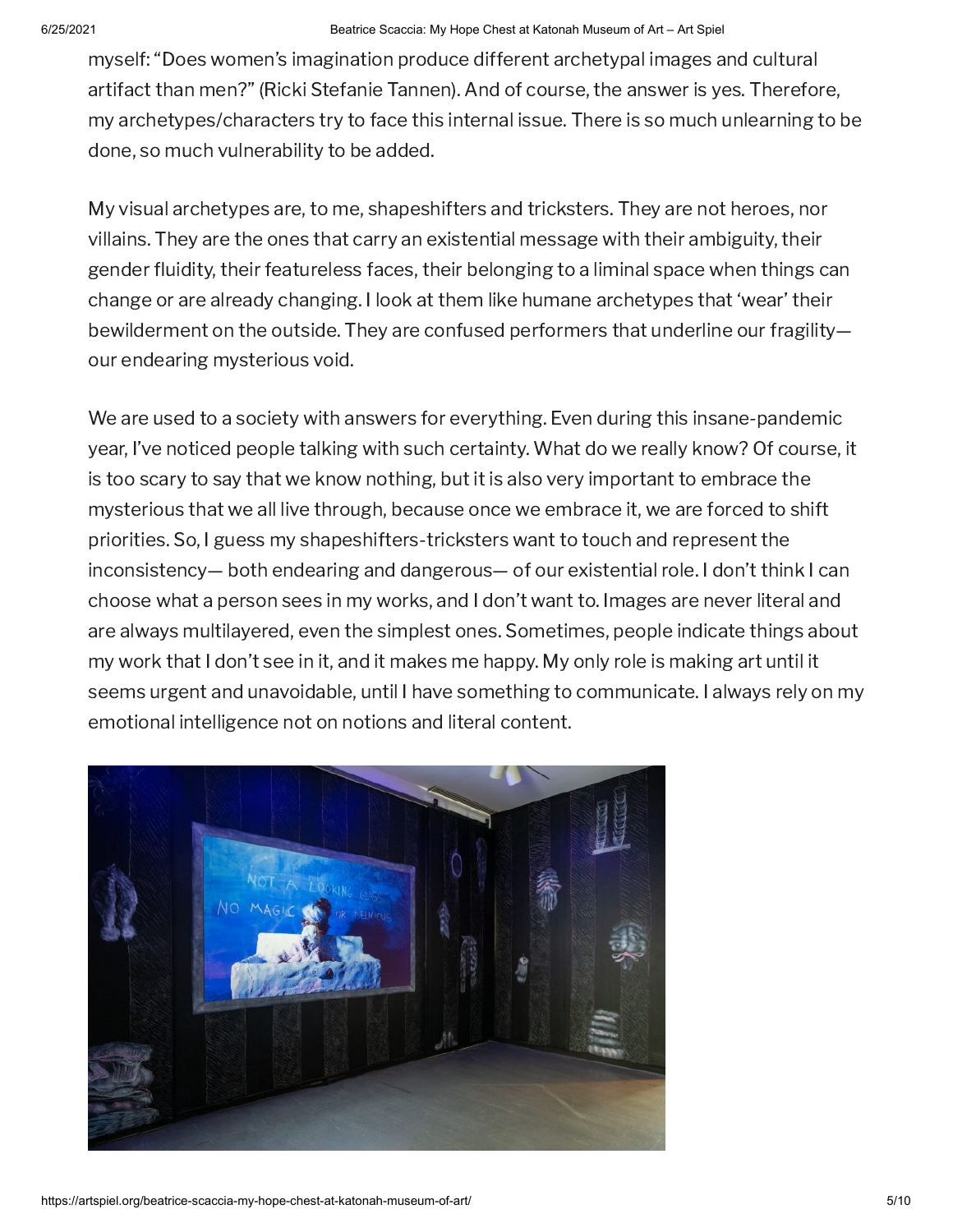My hope Chest. Stop animation and wall drawings. Spot Gallery. Katonah Museum of Art, New York. 2021. Courtesy of the KMA.

# In the text for the exhibition, it says that the artwork links "a feeling of recognizability with surrealism." Can you elaborate on that?

I work with opposites. We contain opposites, multitudes. My animation is built following this idea. The puppet is the element we can clearly recognize. The movements are familiar, the actions are basic, simplistic. But everything else isn't. The background with its lighting, its sentences and hand-drawings helped me to create a fracture between an almost naïve trickster-character and a more multifaceted message. I talk often about the liminal space, I underline that my work inhabits the "not longer and not yet", because it is something I feel existentially and emotionally. I have been charmed by the concept of the Uncanny for many years now, and also by the duality of Apollyon and Dionysian.

Representing the parading of simple actions linked to the conventional-feminine role in a quarantined and suspended world helps me to underline the absurdity of human behaviors. It is never only a meaning; it is never an interpretation or a judgement; it is so much harder to explain. I see mysteries everywhere around me, on me. Those mysteries are in the visible, are in the outside of everything we do, we act on, we believe in. Familiar things are the real mystery to me. Our daily behaviors are surreal; our interactions, the way we develop/justify friendships, conflicts, love is such a bizarre thing. I see the world in a dreamlike light, and that evidently goes into my artmaking.

### How do you see this body of work in context of your overall work?

I think it's definitely a chapter. Although, probably, the puppet in the animation will be the last actual 'figure' for a while. I enjoyed a lot working in the Spot Gallery at the KMA and making the wall drawings. That was a deeply important experience. It was the first time being able to transform a room. This exhibition was my first museum presentation. Both Michael Gitlitz (director) and Emily Handlin (curator) gave me a lot of freedom and they let me be peacefully in the space. I like the idea of making a work that is immersive, vast but also sustainable— without dealing with expensive insurance, transportation, production fees. In the contemporary art world, that aspect got out of hand in a disturbing way; and I also think it is part of that consumeristic mentality we should fight against. So, the idea that I can transform an entire room in two days of work, with only brushes, paints, pastels and a good ladder it is particularly satisfying to me.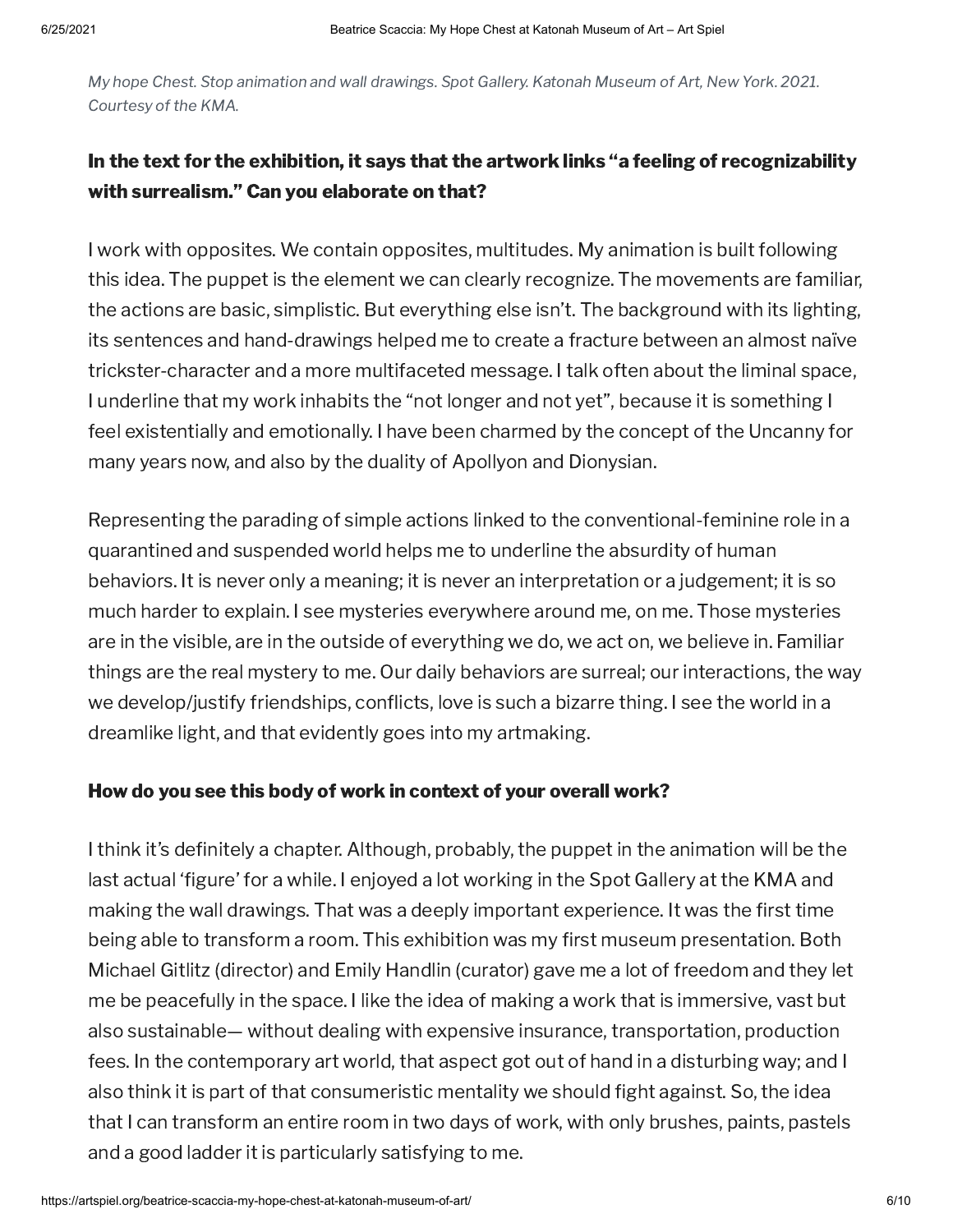### 6/25/2021 Beatrice Scaccia: My Hope Chest at Katonah Museum of Art – Art Spiel

About the topic instead, I have focused my latest painting on "leftover" of identities. I paint composition of hair, wigs, garments, objects. There is a connection with the animation where the character reenacts certain actions banally connected to the role of women. In one of the actions, the puppet combs her hair with repetitive, disturbing gestures. It's a way to deal with the conventional idea of female beauty; hair is such a big part of it. It has been considered an element of power, of sensuality, of chastity sometimes.



Long Island City, studio view with recently realized paintings. Courtesy of the artist.

As the puppet tries to undermine the visual connection of "combing a woman' s hair' with a calming and sensual one, in my latest paintings' compositions I try to undermine the idea that an almost classical hairdo means something pretty, organized, and clear. My work has had a similar core since I began showing it in 2010: the performative parade of genders, roles, classes, humans. I find at times loveable at times disconcerting how strongly we entrust our 'security blankets'—which go from garments and objects to traditions and legacy. Since I began studying art and observing the world, I have always been curious about the strength of symbols. I am interested in what we build around us to protect us.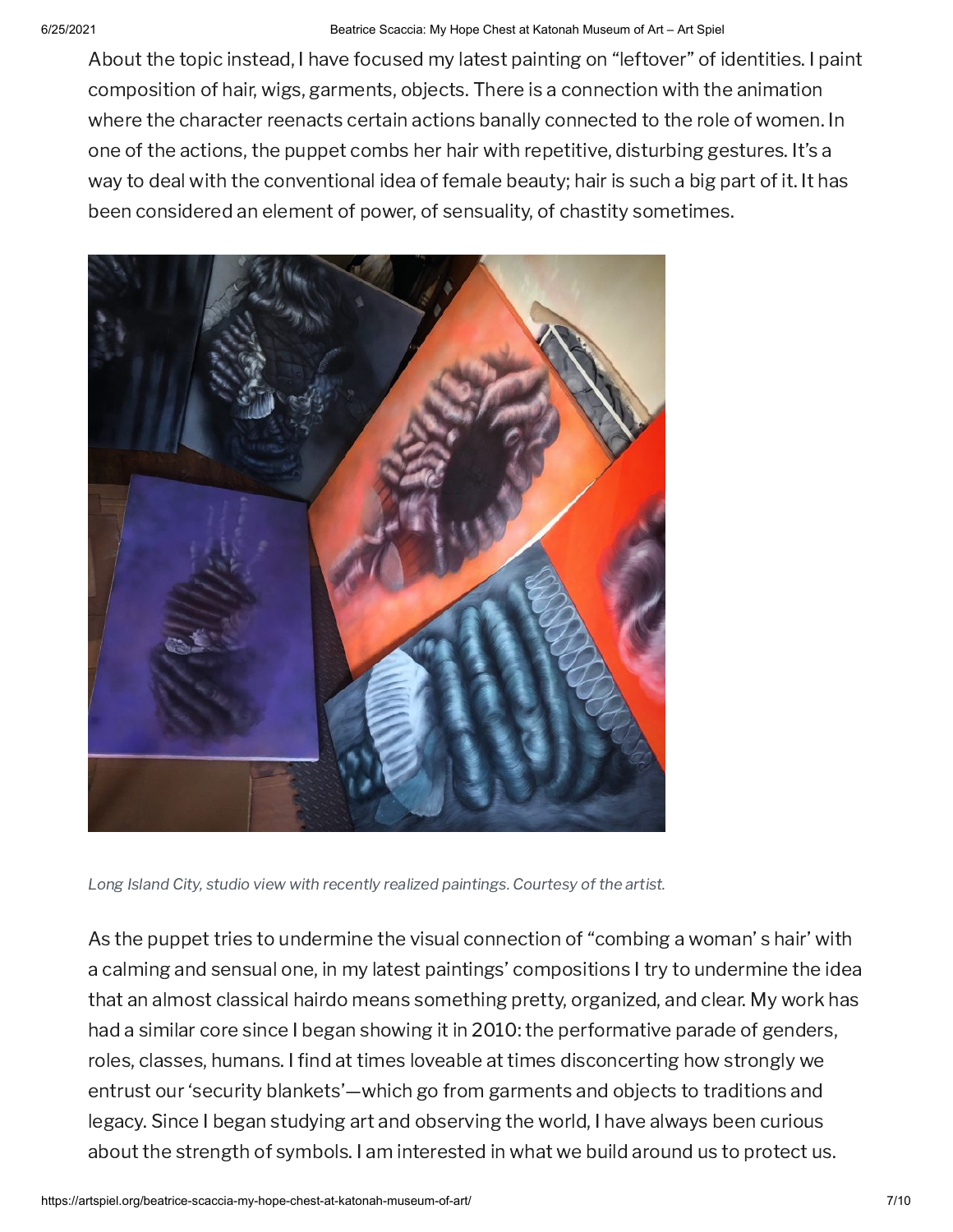### 6/25/2021 Beatrice Scaccia: My Hope Chest at Katonah Museum of Art – Art Spiel

I grew up in a catholic reality where rituals were very important: going to mass on Sundays, covering your head, dressing up and behaving in a certain way, wearing black for the rest of your life if you had lost your husband. And then there were the carnivals, the masks, some residues of Commedia dell'Arte all around me, even some Paganism. Apollonian and Dionysian in every aspect. Plus, a huge amount of sexism and domestic violence that were so common and extended to the point of becoming natural.

The conflict between empty beautiful rituals and the nature behind those certitudes made an impact on me. What drives me in my artmaking process is trying to grasp the fluid, inconsistent, scared and animalistic self that is behind all our apparently strong structures. I'd also like to add that if you asked me the same questions in a month, I would probably give you some different answers. Words to explain visual art are never too coherent. It is important to have a conversation about it, but it is what it is: just a conversation.



Homemade, gallery view. Magazzino Italian Art, Cold Spring. New York, 2020 Courtesy of Magazzino Italian Art.

# My Hope Chest at Katonah Museum of Art 134 Jay Street – Route 22, Katonah, NY 10536 Through June 27<sup>th</sup>, 2021

Etty [Yaniv](http://www.ettyyanivstudio.com/) works on her art, art writing and curatorial projects in Brooklyn. She founded Art Spiel as a platform for highlighting the work of contemporary artists, including art reviews, studio visits, interviews with artists, curators, and gallerists. For more details contact by [Email](mailto:artspielblog@gmail.com): [artspielblog@gmail.com](mailto:artspielblog@gmail.com)